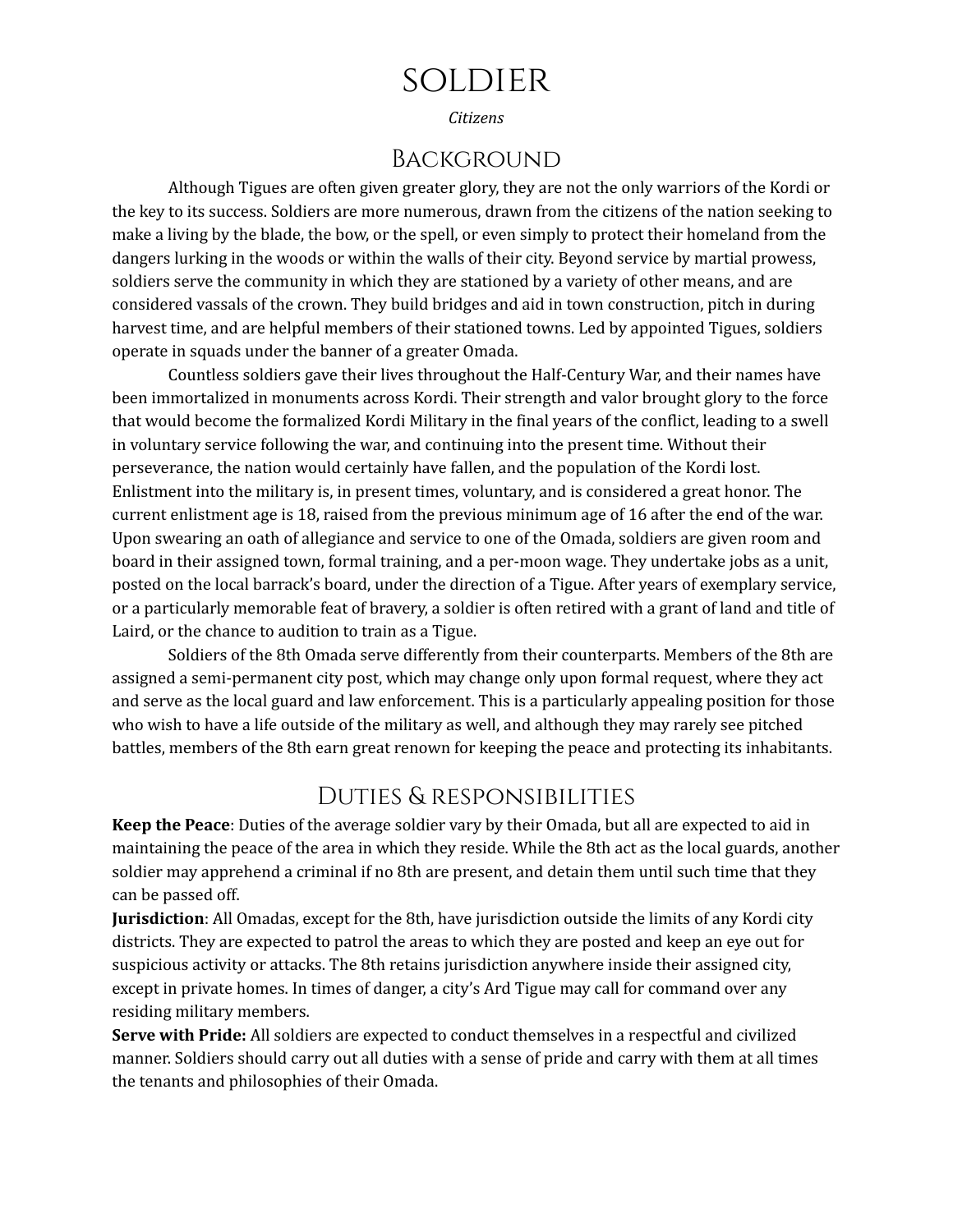#### Progression

| Level         | Requirement                           | <b>Time</b>                                                   | <b>In-game Benefits</b>       |
|---------------|---------------------------------------|---------------------------------------------------------------|-------------------------------|
| <b>Novice</b> | Spend 2 events in good standing.      | $+2$ events                                                   | 1 silver stipend              |
|               |                                       |                                                               | Free training                 |
|               |                                       |                                                               | 1 set restraints              |
|               |                                       |                                                               | Skill: Barracks Talk, Martial |
|               |                                       |                                                               | Training, Equipment           |
|               |                                       |                                                               | Maintenance; as per Omada     |
| Journeyman    | Spend 2 more events in good standing. | +2 events                                                     | 1.5 silver stipend            |
|               |                                       |                                                               | Skill: Rally, Combat          |
|               |                                       |                                                               | Readiness; as per Omada       |
| Master        | Spend 2 more events in good standing. | $+2$ events                                                   | 2 silver stipend              |
|               |                                       |                                                               | Skill: Discipline; as per     |
|               |                                       |                                                               | Omada                         |
| Grandmaster   |                                       | 2.5 silver stipend<br>Skill: Coordinated Strike; as per Omada |                               |
|               |                                       |                                                               |                               |

Note: Your stipend will be included in your character bag at check-in. Free training covers the cost of *1 skill's training per event—submit a request for compensation to your Tigue an Darna.*

## Omada assignment

Every soldier serves an Omada of the Kordi Military and represents their allegiance in everyday life by wearing the colors of the nation (black, white, and silver) or their Omada, via a sash or tabard. There are eight Omadas, which vary in composition and purpose. A brief description of the Omadas, including their colors and crests, is available on the [website.](https://www.eraschronicles.com/post/worldbuilding-wednesday-part-7-the-omadas) Players may start as members of two local Omadas. You may select your preferred option, or allow staff to assign you, but both Omadas accept soldiers of any focus.

4th Omada: Scouting & reconnaissance.

8th Omada: Guarding & law enforcement in the city of Emeria.

## Basic Skills

**Barracks Talk (0)** Replace 1-2 of your normal event rumors with military-centric rumors. This may include talk of other Omada movements, plans from the capital, and information about other major members of the military.

**Martial Training (0)** You may unlock for free one of the following: Florentine, Buckler, or Two-Weapon, **or** unlock the Shield skill if all prerequisites are satisfied. You may display the crest or colors of your Omada on a shield or buckler.

**Equipment Maintenance (2)** Gain 3 points of Repair per day that may be used on any non-destroyed piece of armor. Spend 1-minute buffing, polishing, or re-adjusting the piece per point of repair. You do NOT need any rings or leather.